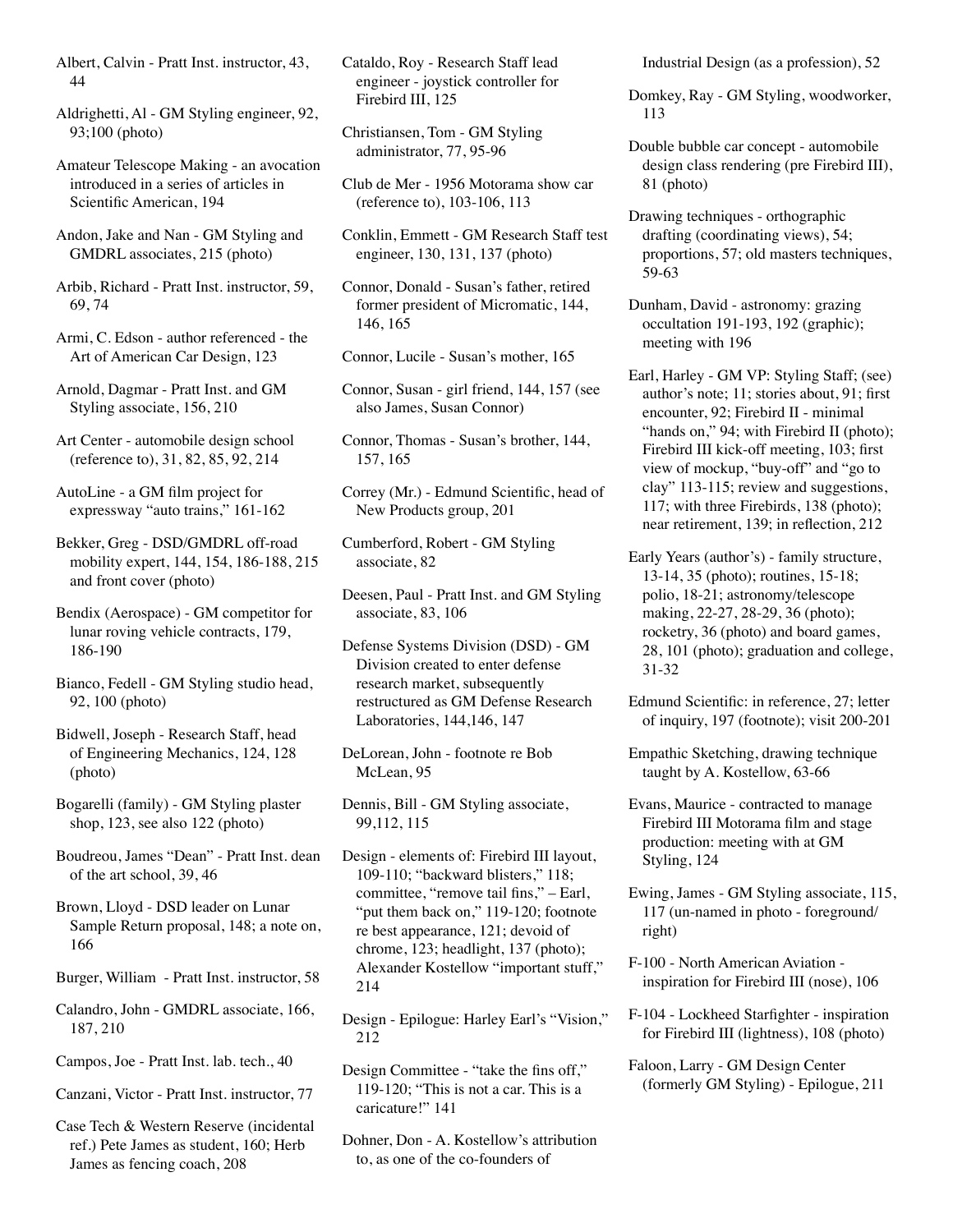Firebird (I) - first GM gas turbine show car - Motorama of 1953 (author's first viewing), 88; in Arizona for film, 138 (photo, H. Earl, left of 3 Firebirds)

Firebird II: four passenger gas turbine show car, 100 (photo with H. Earl), side profile 101 (photo); in Arizona for film, 138 (photo, H. Earl, with (center of) 3 Firebirds

Firebird III Clay model, 115-121, 117 (photos)

Firebird III Features: Skydrol hydraulic fluid, 126; urethane paint, 126; gas turbine engine, 134 (photo); elastomeric urethane bumper, 137 joystick controller, 125

Firebird III Mockup (space sketch), 112- 114, H, Earl's "buy-off" for Firebird III design, 114 (photo with author); engineering mockup, 117 (photo, author near center)

Firebird III Motorama - planning of (with M. Evans), 124-125

Firebird III - the car: mechanical assembly, first drive, 128 (photo); at GM Desert Proving Grounds for Motorama filming, 133-138 (photos)

Fisher Building (Albert Kahn-Arch.) referenced Art Deco building in GM Detroit complex, 83

Foucalt, Jean - referenced inventor of pendulum & optical test, 26

French, Ralph - Pratt Inst., roommate, 96, 97, 99

Friedman, Don - DSD head of Land Operations; Detroit, 144; Santa Barbara, 147,158; replaced by Sam Romano 190; Epilogue - Detroit, 202

Frieze Drawing Method - a drawing technique to construct accurate perspective drawings from orthographic drawings, 56 (diagram), 75, 187

Genest, Ken - Pratt Inst. student teacher - automobile design, 59, 69, 74 (later-GM Styling associate)

GM Proving Grounds - Milford, MI, 85-86

GM Tech Center - moving into, 97, 98-99

GMDRL - GM Defense Research Laboratories - in Santa Barbara, CA, 165 …Chapter 7, extensive

Goodrich Aerostructures (formerly Rohr Industries) - Epilogue: post GM employer, 207

Grazing Occultations - amateur astronomy expiditions, 191-194, 192 (graphic), with D. Dunham, 196

Habsburg, Jerri (Stefan's wife), 140

Habsburg, Stefan - MIT and GM Styling, (associate/design partner), 93; associate also of Karl Ludvigsen (at MIT), 97; closed door meeting with R. McLean and N. James, 102; adding three tail fins to Firebird III, 108; at Styling auditorium review with H. Earl, 120; planning and filming in Arizona, 129- 133, 133 (photo), 138 (photo); Jerri (wife), encephalitis, 140; Epilogue: SAE paper with R McLean 207

 …Habsburg-Lothringen, Stefan Archduke of Austria (name and title), 93 (footnote)

Hafstad, Lawrence - GM VP of Research Staff (present at Motorama filming), 131

Haji, Larry - Pratt Inst. roommate, 68, 80 (photo)

Hamilton Standards - manufacturer of life support systems for space suits, 184

Harding, Mr. – high school shop teacher, 30

Harper, Charlie - GMDRL, engineer, 148,149, 151

Hartwig, Edwin P. - NY State Department of Vocational Rehabilitation - high school counselor, re Pratt Inst., 31; letter re Styling, 87 (incidental)

Hayashi, John - Pratt Inst. and GM Styling associate, 83

Henelt, Joseph - GM Styling clay modeler (Firebird II), 93, 99, 100 (photo)

House, Mrs.- Detroit, landlady, 143

Houston, Walter Scott - S&T, writer; Stellafane judge, 199

Hrabak, Joseph - GM Styling engineer, 100 (photo)

Hula, Otto - Pratt Inst. furniture design instructor, 53-58 (teachings)

Jaguar Type E - GM Styling incident (in reference to), 141

James, Basil – author's father, 14, 35 (photos), 160 (photos), 172

James, Costandina "Kocha" – author's mother, 14, 35 photo), 160 (photo), 172, 197

James, Ginna - author's wife ('71-): Epilogue, 205, 210, LRV 25th anniversary reunion, 215 (photo)

James, Herbert – author's brother, (see) dedication, 14; 17, 27, 28, 29, 35 (photo), 49, 197, 208, 217 (photo of three brothers)

James, Mary - wife of Herb James, 32, 78

James, Norm - author; photos> early years & family, 35-36; at Pratt Inst., 80; Body Studio #3 (team), 100; PR photo, 101; "string drawing," 107; in Firebird III mockup, 114; in Research Studio, 117 (photo–foreground-left); with Firebird III, 138; in XP721 mockup, 163; at Stellafane, 198; at Lunar Rover 25th reunion, 215; with telescopes, 216; of three brothers, 217

James, Peter - brother, 14, 17, 27, 35 & 36 (photos), with family, 160 (photo); 208, 217 (photo of three brothers)

James, Robert - brother, deceased at age 1, 14

James, Susan Connor (author's wife '62- '71), 201, 203, 205

Jordan, Charles "Chuck" - GM Styling, 84 (later- GM VP of Styling}

Kadar, Menyard - Case Tech & Western Reserve (fencing coach, re Herb James), 208

Kane, Mrs. - landlady, Brooklyn, NY; 33-34, 39

Karsh, Herb - GM Allison; Surveyor soft lander proposal team leader, 141-142

Kavanaugh, Gere - GM Styling associate, 156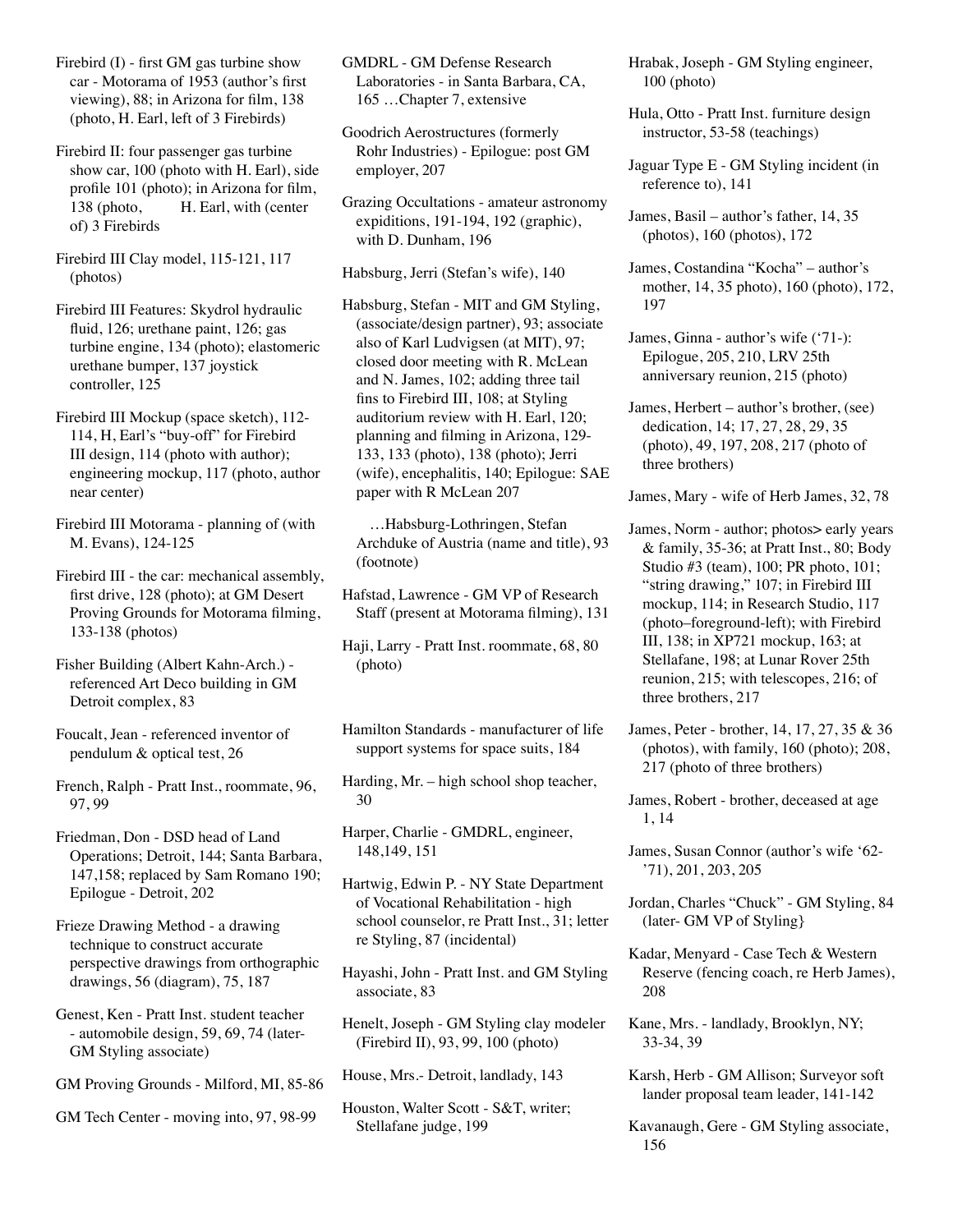- Kenny, Sister (method) polio treatment, 19
- Kidasako, Eddie GM Styling associate, 99
- Kolli, Robert Pratt Inst. 2D instructor, 39, 41-43; Dept. Chairman, agreement with, 96
- Kolonkia, Sevil friend of Susan Connor - in Detroit, 160, 164; in Santa Barbara, 165
- Kostellow, Alexander Pratt Inst. ID Dept. Chairman and mentor, 37; interview with, 38; color class, 44- 46; ID overview, 51-53; drawing techniques, 59-63; empathic sketching, 63-65, 64 (sketch); abstraction, 66; class-side manner, 66-67, 73-74; at N. James interview with W. Mitchell, T. Christiansen of GM, 77; in Detroit, 82; meeting with N. James, 87; death of, 87; author's recollection of, 214
- L-1011 Tri-Star (design of, at Lockheed) Epilogue: Sundberg-Ferar job offer, 203
- LaSalle II (sedan) Motorama show car; author's first GM assignment, 88
- LaSalle II (roadster) Epilogue; revisted (in restoration), 212
- Lathers, Mike GM Styling associate; lead AutoLine film project, 161-162
- Los Angeles Astronomical Society (LAAS) - Mt Pinos Star Party, 195; Spheremount - first public showing, 196 (photo)
- LSSM Pre-Apollo lunar rover studies, 184-190 (drawings and photo)
- Ludvigsen, Karl MIT, Pratt Inst. and GM Styling, 97,140
- Lunar exploration vehicles (early) conceptual design studies, 155-156 (illustrations)
- Lunar Roving Vehicle (LRV) Apollo: 25th anniversary reunion, 210; with G. Bekker, F. Pavlics and S. Romano, 215 (photo), see also front cover (photo of same)
- Lunar Sample Return Detroit, 145; Santa Barbara, 149-151 (illustrations); footnote, 158
- Lunar surface /understanding of theories discussed in Harold Urey and Tom Gold letters; "gold dust," 148; SLRV – design for, 170-171; lessons learned - Ranger, 173-175 (photos and graphic representation), 175; lessons learned - Surveyor, 175-176
- Lunar vehicle concept Pratt Inst. (pre GM) study for Pratt design class, 81 (illustration)
- Lunar Wheel and Drive test, 188-190 (photo and illustration)
- Mackintosh, Allan amateur astronomy, author and editor, Stellafane judge, 199
- Madler, Niel GM Photographic (photographer of photo on page 114) - NOTE: N. Madler was erroneously identified as the photographer in the May 2007 and Oct 2007 releases of "Of Firebirds & Moonmen." Corrections made in Apr 2009 release, (see Chuck Ternes)
- Mathews, Eddie GM Styling clay services, "fly on the wall," 94
- Mc Lean, Robert F. GM Styling, 11, 100 (photo); Firebird (I), 93: Firebird II, 94, 96; DeLorean, 95 (footnote); Firebird III, "Kick-off," 102; briefing to H. Earl, 103-104; OK for second mockup, 109; presentation to H. Earl, Buy-off and "go to clay," 113-115; conflict with design committee, 119; presentation to H. Earl - "put it back to the way it was," 120; meeting with Maurice Evans, 124; Motorama filming - Arizona, 138 (photo with H. Earl); under W. Mitchell, 139, meeting with G. Bekker, F. Pavlics and N. James, 144; in XP721 mockup 163 (photo); N. James request for transfer and with Gladys McLean (wife) goingaway party, 164; reference to SAE paper presented with S. Habsburg, 207
- McNamara, Mary GMDRL secretary to Sam Romano, 203
- McNeil, Russ amateur astronomer, 192
- McPherson, Vince Pratt Inst. and GM Styling, associate and Detroit roommate, 96, 161
- Miller, George author's uncle, 14
- Mitchell, William "Bill" GM Styling H. Earl's "right hand man," recruiting at Pratt Inst., 77; with H. Earl, 92 (humor); with design committee on Firebird III, 119; as GM VP of Styling, 139; lengthens Stingray hood, 141
- Mitzelfeld, Thomas Engineering Staff (responsible for Firebird III APU), 124
- Mockup full scale wood representation: Firebird III, 112-114, 114 (photo with author); XP721 line drawings and mockup, 163; Epilogue - reflection on the Firebird III mockup, 212
- Moholy-Nage and Mies van der Rohe of the Bauhaus School of Design - A. Kostellow's brief history of Industrial Design, 52
- MOLAB Boeing/GMDRL design for lunar mobile laboratory, 176-179 (drawings and photos)
- "Moonmen" Bill Mitchell's negative reference to Research B Studio team and "theme" adapted for this book's title, 141
- Moore, Hal Director of Firebird III Motorama film; Detroit, 126-127; Arizona, 129, 133 (photo)
- Motorama a GM promotional venue of the 1950s; overview, 88-89; H. Earl's description of, 103-104
	- Motorama Filming Detroit, 126-127; Arizona, 129-130, 133-138 (photos)
- Mott, Stan GM Styling associate, 82, 85
- MTA MOLAB Test Article, 178-179 (incl. photos)
- Nakata, Alan "Al" Pratt Inst. and GM Styling associate, 83, 142
- Negative space a design and sculptural concept, 72-73; as applied in Firebird III, 110-113
- Nike surface to air missile inspiration for Firebird III (quad fins), 105-106
- Norton, Eric Pratt Inst. and GM Styling, roommate (Brooklyn and Detroit), 39, 80 (photos); ...and throughout Chapters 2 and 3
- Ohman, Ms. Jamestown; nurse applied Sister Kenny polio treatments, 19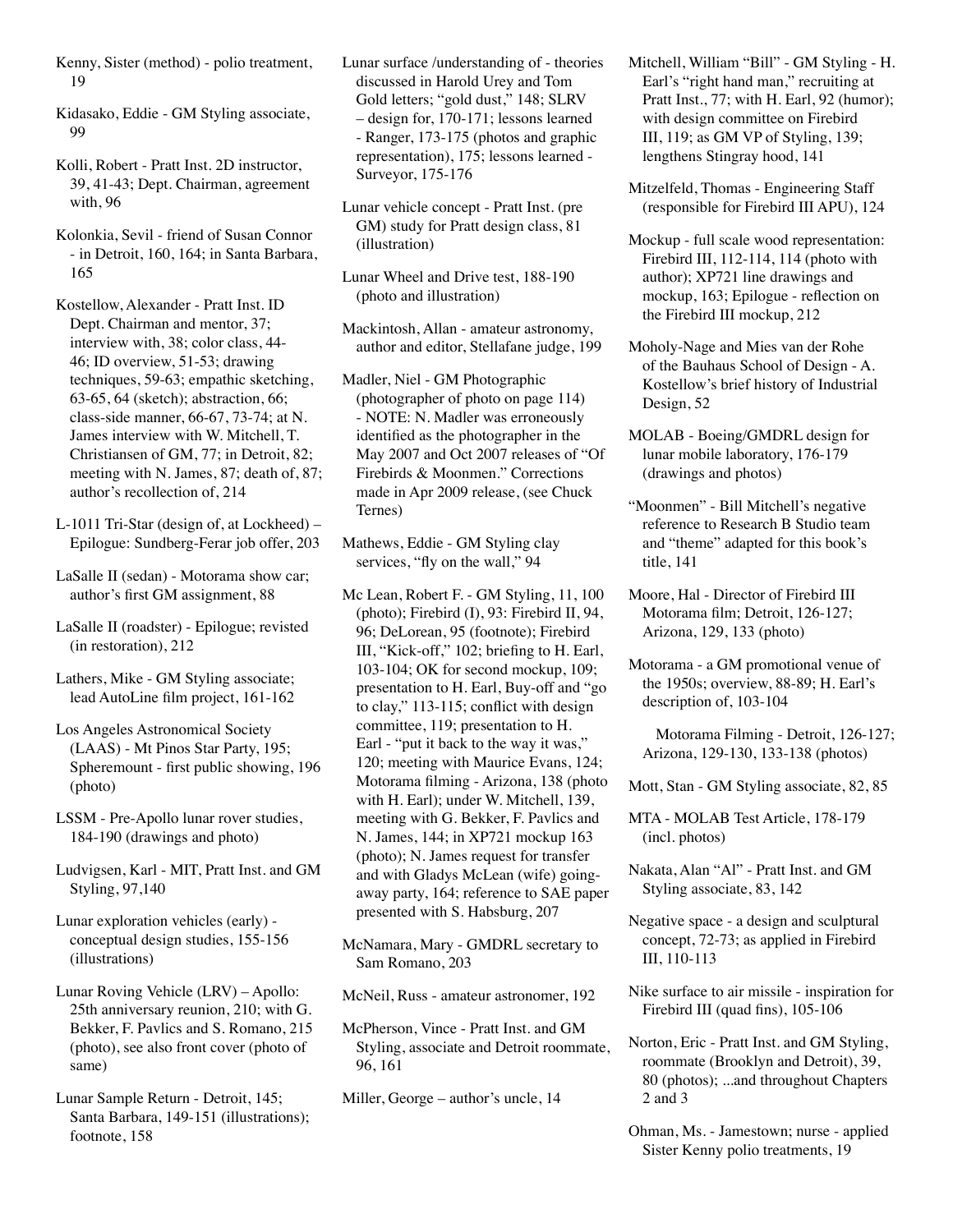Olsen, Carl - Pratt Inst. and GM Styling, roommate (Detroit) and with Sonia Olson (wife), 142; Epilogue, dinner with Porters, 210; at Eyes-on-design benefit, 211; post GM - Professor Emeritus CCS, re Firebird III, back cover

Panzarella, Mr. - Jamestown, influential high school teacher, 30

Patents - Firebird III (Design), 132; telescope mounting, 201; lunar rover wheel, 210

Pavlics, Ferenc - GMDRL LRV designer, 144, 148, 178 (photo), 186, 210, 215 and front cover (photo with G. Bekker and S. Romano)

Peterson, Robert "Bob" - GMDRL associate, 188-190, 210, 215 (photo, including Clair Peterson (wife) and Chris Peterson (son))

Pirkl, Jim - Pratt Inst. and GM Styling associate, 99, 124 (footnote), 142

Plaster - model making (Pratt Inst.), 53, 65-66; Firebird III tooling, 122 (photo); for telescope making, 182-183 (illustration)

Polhemus, Marlan - Pratt Inst. and Harley Earl Assoc., roommate (Detroit), 99, 142

Porter, William "Bill" - Pratt Inst. and GM Styling associate, 209; and Pat Porter (wife), 210; "milk truck analogy," 213- 214

PPS—Post Polio Syndrome - affecting polio survivors, 208

Ranger - JPL hard lander program, 173- 175

Reed, Rowena (Kostellow) - Pratt Inst., sculpture instructor and mentor, 59

Regner, Peter "Pete" - Pratt Inst. and GM Styling; Detroit roommate, 83

Rigby, Ivan - Pratt Inst. 3D instructor, 39-41

Rocketry (match head) - early years recreation, 27-28, 36

Rohr Industries - Epilogue reference, 204; future employer, 205-207 (later becoming Goodrich Aerostructures)

Roland and Molly (Bay) - uncle and aunt, 32, 33; 35 (photographer); visit, 200; Rolando and Louise - stage names, 33

Romano, Sam - GM DSD (Detroit), 144; GMDRL, 177 (SAE paper), 191, 204; Epilogue – 25th anniversary reunion, 210; LRV project manager, 215 and front cover (LRV photo with F. Pavlics and G. Bekker)

Rose, Mauri - GM Engineering Staff, 131; 132

RTMC - Riverside Telescope Makers Conference, 205

Russinoff, Elia - Pratt Inst., 59, 69; GM Styling associate, 77-79

Saarinen, Eero - Architect, in reference, 98

Schlack, Don - GM Styling wood worker, 113

Sculpture - 3D, 69-73

Semo, Spiro and Sanda - uncle and aunt, 14; 16

Semo, Peter and Paul - sons, 14

Shaka, Van - Jamestown (brother) Herb's friend, 22

Shinoda, Larry - GM Styling associate, 99; Stingray "long hood," 141

Siebert, John - DSD associate, 153-154, 157, 158; GMDRL , 166

Simi, Larry - GM Styling clay modeler (Firebirds II & III), 100 (photo), 115; 117 (photo - near), 119, 120

Sketching (author's message), 214

Sky and Telescope magazine (S&T) references to, 22, 23, 194, 199, 201

Solar eclipse, partial - event, 158

Space sketch - "Rowena Reed style," 69- 70, 112, 121

Spheremount - telescope mounting invention; inspiration for invention, 145-146 (illustration); concept defined, 164; prototype initiated, named and tested, 180-182 (illustration and photo); turntable set-up for 24" diameter plaster sphere, 182 (illustration); telescope design, 194 (cut-away drawing) to196, 198 (photo); at Stellafane, 198 (photo)

and text to 200; Edmund Scientific visit, 201; Epilogue – patent reference, 201; Summary, 205

Stellafane - Springfield, VT; amateur astronomy venue, 23, 191, 198 (photo at), 201, 205

Straubach, Fred - amateur astronomer, 194

String Drawing technique, 106-109, 107 (photo)

Sundberg, Carl - main partner of Sundberg-Ferar, Industrial Designers, 203-204

Sundberg-Ferar - Industrial Design firm, 84, 161, 203-204; Epilogue, 205

Surveyor - JPL soft lander program, 175- 176

Surveyor Lunar Roving Vehicle (SLRV) proposal, 167-172

Swanson, Ronnie – high school classmate, 29

Takeuchi, Wayne - GM Styling associate, 92, 93, 100 (photo)

Telescope making avocation, 23-27, 28- 29, 180-184 (photo and illustrations), 216 (photos)

Ternes, Chuck - GM Photographic, 129, 131, 133 and 138 (photos)

Thiele, Walter - GMDRL design engineer, 190

Torner, Charles "Chuck" - GM Styling associate, 163 (photo)

Turunen, William "Bill" - Research Staff, head of turbine lab, 124, 134 (photo)

Voight, Byron - GM Styling engineer associate, 93

Waldorf Astoria - in reference to, 97, 103, 124

Wheel and Drive test, 189 (drawing), 190 (photo)

Willard, Bert - amateur astronomer, 194, 198

Wolfe, Harry - Motorama film cinematographer, 126,129, 133 (photo)

Wozena, Pete - GM Styling studio head, 88, 89